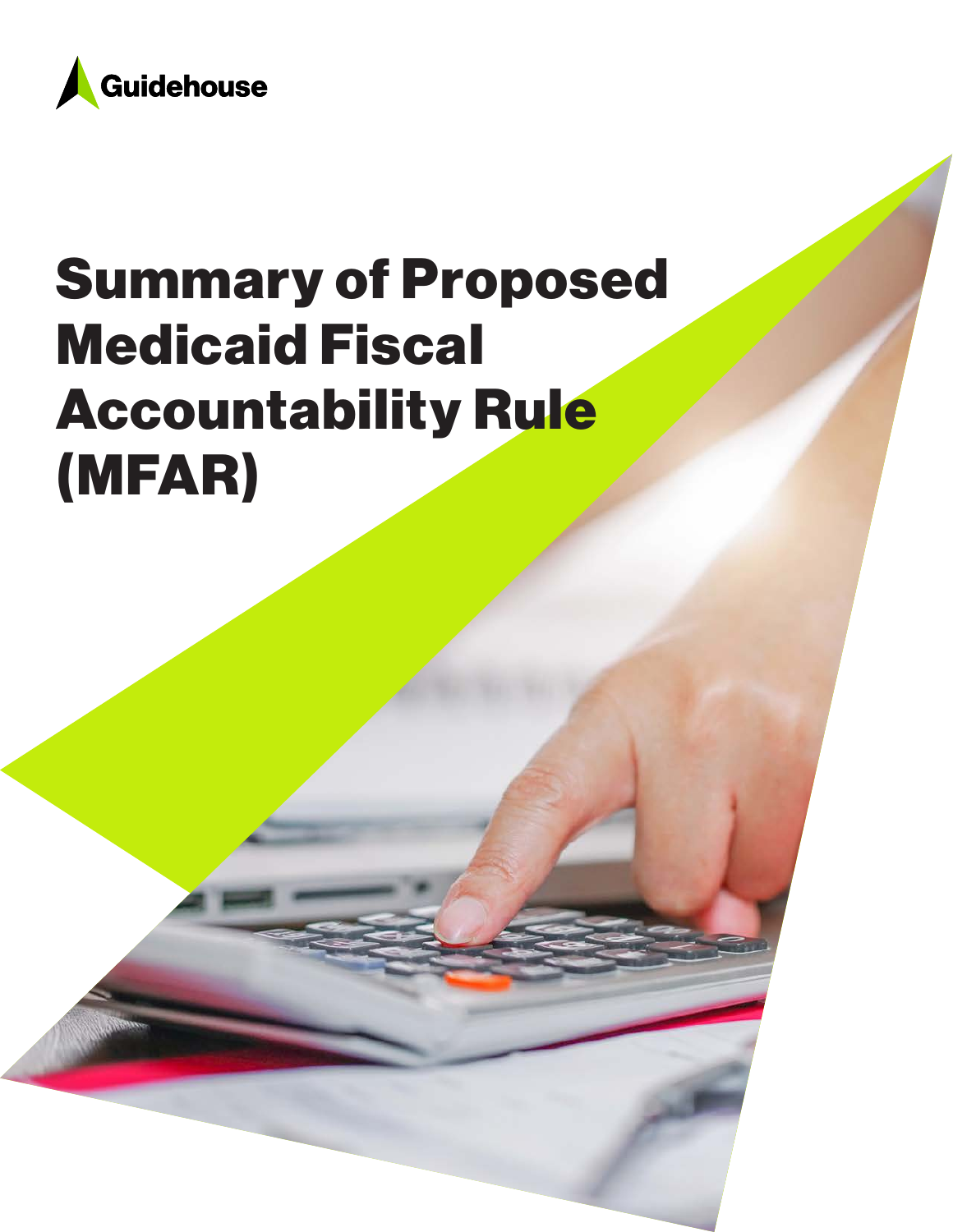

## **Healthcare**

# Summary of Proposed Medicaid Fiscal Accountability Rule (MFAR)

#### I. Introduction and Executive Summary

On Nov. 28, 2019, the Centers for Medicare & Medicaid Services (CMS) issued a proposed rule entitled "Medicaid Fiscal Accountability Regulation" (MFAR). MFAR is a sweeping proposed rule that focuses on multiple aspects of the fiscal relationship between the federal government and state Medicaid agencies. The most significant changes focus on: supplemental payments under a state plan or demonstration authority (often through a directed payment program (DPP)); state funding sources (intergovernmental transfers, certified public expenditures (CPEs) and provider taxes and donations in particular); disproportionate share payments (DSH); and upper payment limits (UPLs). The proposed rule would impose significant new reporting requirements on all supplemental payments going forward, as it relates to both existing programs and supplemental payment programs established in the future. It would require both high-level reporting and reporting down to provider/ claim detail. Because this rule is designed to scrutinize funding arrangements and supplemental payments, and potentially therefore strain state Medicaid budgets and rates, there is already discussion of legal challenges by provider groups.<sup>1</sup>

While having the common themes as described above, MFAR affects six parts of 42 C.F.R.: 430 (Grants to States for Medical Assistance); 433 (State Fiscal Administration); 447 (Payments for Services); 455 (Program Integrity); and 457 (Allotments and Grants to State [for Children's Health Insurance Program (CHIP)]). Below is a summary of the most relevant changes/additions to each part. This is a very high-level summary; however, references are provided to CMS commentary and new proposed rule language.2

#### II. Changes to Part 430 in the MFAR Proposed Rule

CMS proposes the following significant changes to 42 CFR 430 in the MFAR proposed rule:

• §430.42. State share of financial participation. (Commentary p. 16; rule language p. 55-56<sup>3</sup>). Amendment to only permit request for reconsideration of a disallowance to be by electronic email.

## III. Changes to Part 433 in the MFAR Proposed Rule

CMS proposes the following significant changes to 42 CFR 433 in the MFAR proposed rule:

- §433.51. State share of financial participation. (Commentary p. 16; rule language p. 55-56)—Changes to more clearly delineate the state or local funds (formerly "public funds," but change to "state and local" in proposed rule) which may be used as the state share for federal financial percentage matching funds (FFP). Would limit allowable state funding to three types: (1) Legislative appropriations made directly to the state agency; (2) Intergovernmental transfers derived from state or local taxes (or state/local teaching hospitals); and (3) certified public expenditures (CPEs) certified by the giving governmental entity as expenditures being eligible for FFP.
- §433.52. General definitions. (Commentary p. 17-18; rule language p. 56)—Create new definitions for the following terms: "Medicaid activity;" "Net effect;" "Non-Medicaid activity;" "Parameters of a tax;" "Provider-related donation."
- §433.54. Bona fide donations. (Commentary p. 18; rule language p. 56) – Create "totality of the circumstances" test for determining if there is a guarantee the donation will be returned to the provider.
- §433.55. Healthcare taxes defined. (Commentary p. 18- 19; rule language p. 56-57)—Clarify when "differential treatment" occurs regarding a healthcare tax (a requirement for one type of healthcare tax). Clarify the measurement of "difference" is as to any other similar providers not subject to tax or any other non-provider entities subject to tax. Also clarify that, in determining if differential treatment exists, CMS will look at the parameters of the tax as defined by the state/local entity implementing it, as well as the totality of the circumstances related to the individuals and entities subject to and not subject to the tax.
- §433.56. Classes of healthcare services and providers defined. (Commentary p. 19-20; rule language p. 57)— Add a new broad class of healthcare providers that may be taxed: services of health insurers (other than services of Medicaid managed care organizations).
- §433.68. Permissible healthcare-related taxes. (Commentary p. 20-21; rule language p. 57)—In addition to the existing P1/P2 and B1/B2 test for determining whether a tax is redistributive in order to obtain a waiver from the uniformity and broad-based provisions, would

<sup>1.</sup> See, for example: [https://news.bloomberglaw.com/health-law-and-business/trump-plan-to-tame-state-medicaid-finance-schemes-sees-pushback.](https://news.bloomberglaw.com/health-law-and-business/trump-plan-to-tame-state-medicaid-finance-schemes-sees-pushback)

<sup>2.</sup> See link to proposed rule here: <https://www.govinfo.gov/content/pkg/FR-2019-11-18/pdf/2019-24763.pdf>. This can be useful if you want to read the actual new rule language, or

commentary from CMS on the new rule, as referenced in each bullet.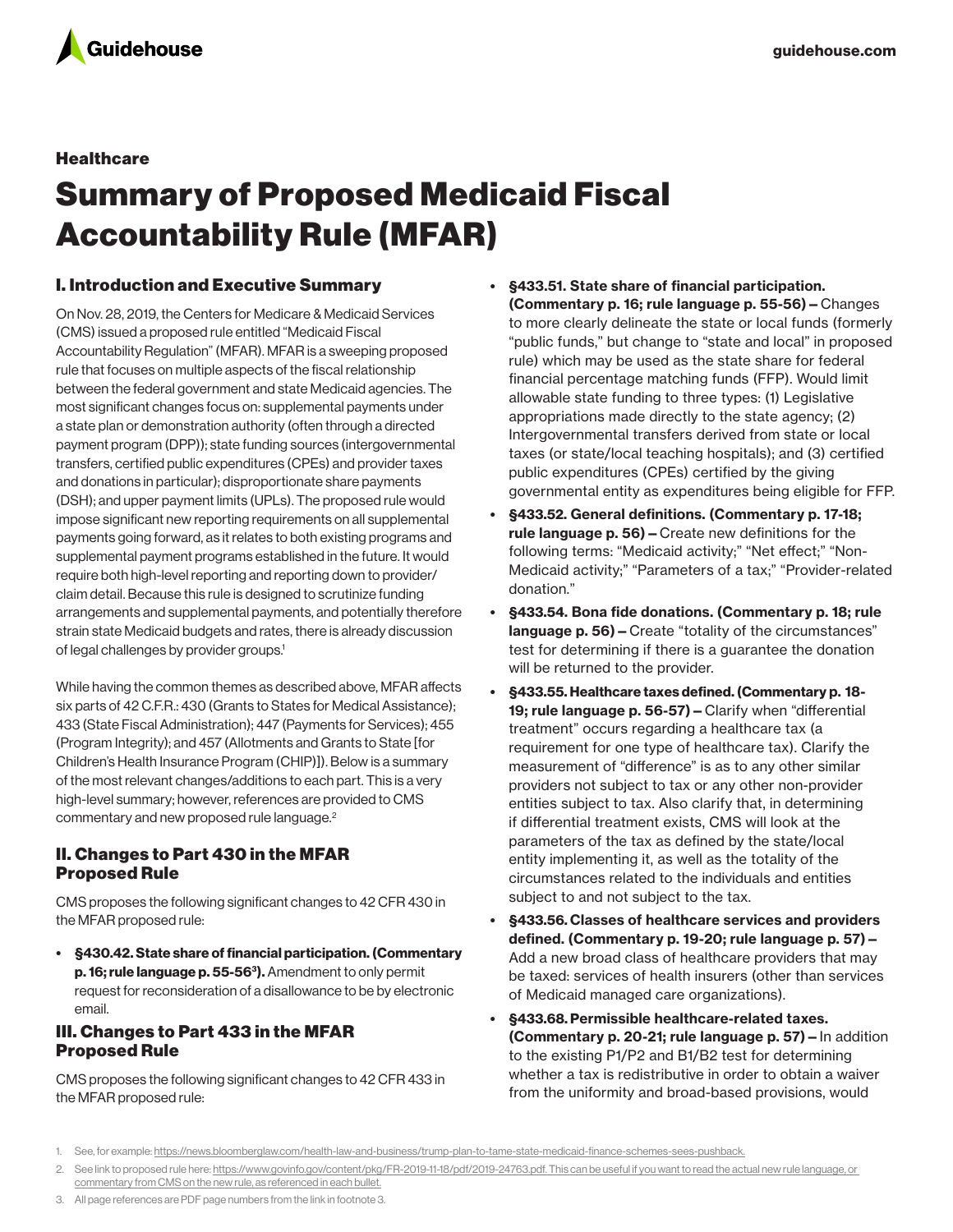add four new conditions that must be met, related to not imposing an undue burden on Medicaid services/ goods or providers. See §443.68(e)(i) to (iv) to review the detailed conditions. Also add language reflecting statutory language that any guarantee by the state to hold the taxpayer harmless for any portion of the tax is impermissible (reflecting statutory language in SSA 1903(w)(1)(A)(iii)).

- §433.72. Waiver provisions applicable to healthcarerelated taxes (Commentary, p. 22-3; rule language, p. 57)—Provide limited time frames for broad-based and uniformity waivers for healthcare-related taxes: three years from date of approval; or, if waiver exists when rule becomes final, three years from that date. Any material changes to tax affecting broad-based or uniformity provisions would require a new waiver application.
- §433.316. When discovery of an overpayment occurs and its significance. (Commentary p. 22; rule language p. 57-58)—Clarify when an overpayment in a DSH audit is deemed discovered: either the date the state submits the independent certified audit report under §455.304(b); or the earlier of: the date provider notified; the date provider acknowledges; or the date on which state initiates a formal action. Whichever of these dates is earlier controls.

#### IV. Changes to Part 447 in the MFAR Proposed Rule

CMS proposes the following significant changes to 42 CFR 447 in the MFAR proposed rule:

- 447.201. Payments funded by certified public expenditures made to providers that are units of government. (Commentary p. 22-23; rule language p. 58) - Clarify that state plan may not pay providers different FFS rates on basis of member's eligibility category, enrollment under a waiver program, or Federal Medical Assistance Percentage available.
- 447.206. Payments funded by certified public expenditures made to providers that are units of government. (Commentary p. 23-25; rule language p. 58)—Create a new rule section focusing completely on codifying long-standing policies pertaining to CPEs. A lengthy proposed new section, it should be read in its entirety. Among the points of emphasis: CPEs only apply to state or nonstate government-owned providers; cost-allocation principles; use of Medicaid cost reports recommended; documentation and audit protocols; must be a consistent process by which all CPEs process through the Medicaid Management Information System identifying specific enrollees; use most recently filed cost reports, and perform end-of-year final settlement reconciling interim and final cost report; requires new state plan amendment in §447.206(d).
- 447.207. Retention of payments. (Commentary p. 25-26; rule language p. 58)—New section that would require that all payment methodologies permit the provider to receive and retain the full amount of the payment for services under the methodology, and that the state has paid the full non-federal share. Focuses on "associated transactions" not counting toward state share, and cites administrative

fees for processing a claim or intergovernmental transfer (IGT) as an example. Commentary discusses the "net expenditure" to the state, and that provider donations are taken into consideration.

- 447.252. State plan requirements. (Commentary p. 26-28; rule language p. 58-59)—Create new paragraphs added to implement new requirements for state plans and any Medicaid State Plan Amendments (SPAs) proposing to make supplemental payments to hospital, LTC and ICF/IDD facilities. Includes a maximum threeyear term for any supplemental payment programs (though programs in existence when rule takes effect have more time), and if it is a renewal of a supplemental payment program, detailed aggregate and provider-level reporting as to expenditures under the program. Note: This is probably inapplicable to many or most states, as it only applies to SPAs, not DPPs, and most states have moved to a DPP model.
- 447.272. Inpatient services: application of UPLs. (Commentary p. 28-29; rule language p. 59)—Changes/ additions to improve oversight of upper payment limits (UPLs) on inpatient reimbursement in Medicaid. Establish three new groups for facilities: state government providers; nonstate government providers; and private providers. Clarify that Medicare cost principles apply to establishment of UPL. (Defined in new 447.286). Establish that Medicare cost principles apply (economy, efficiency, quality of care). Specifically references principles in 42 CFR 75 and 2 CFR 200, or as applicable, cost principles in 42 CFR 413. Data elements, methodology parameters, and acceptable UPL demonstration methodologies are in new section §447.288(b). (See below).
- §447.284. Basis and purpose. (Commentary p. 29-30, rule language p. 59) – This is the introductory section of a proposed new subpart D in 447 addressing new reporting requirements for all supplemental payments (whether made through state plan or demonstration (DPP, waiver, etc.)).
- §447.286. Definitions. (Commentary p. 30-32; rule language p. 59-60) – For purpose of new subpart D, define key terms: base payment, nonstate government provider, private provider, state government provider, and supplemental payment. Definition of supplemental payment is one key term—basically any payment which is not a "base payment" (regular reimbursement per FFS or MCO contract), is not a DSH payment, is not attributed to a particular provider or claim for specific services provided, and is made pursuant to state plan or demonstration authority.
- §447.288. Reporting requirements for upper payment limit demonstrations and supplemental payments. (Commentary p. 32-37; rule language p. 60-62)—The key provision of new subpart D, this section would create various new reporting requirements related to upper payment limits and supplemental payments. First, by October 1 of each year, each state must prepare and submit, in a format and manner as determined by the Secretary, a demonstration that UPL is met for the following five service categories: inpatient hospital;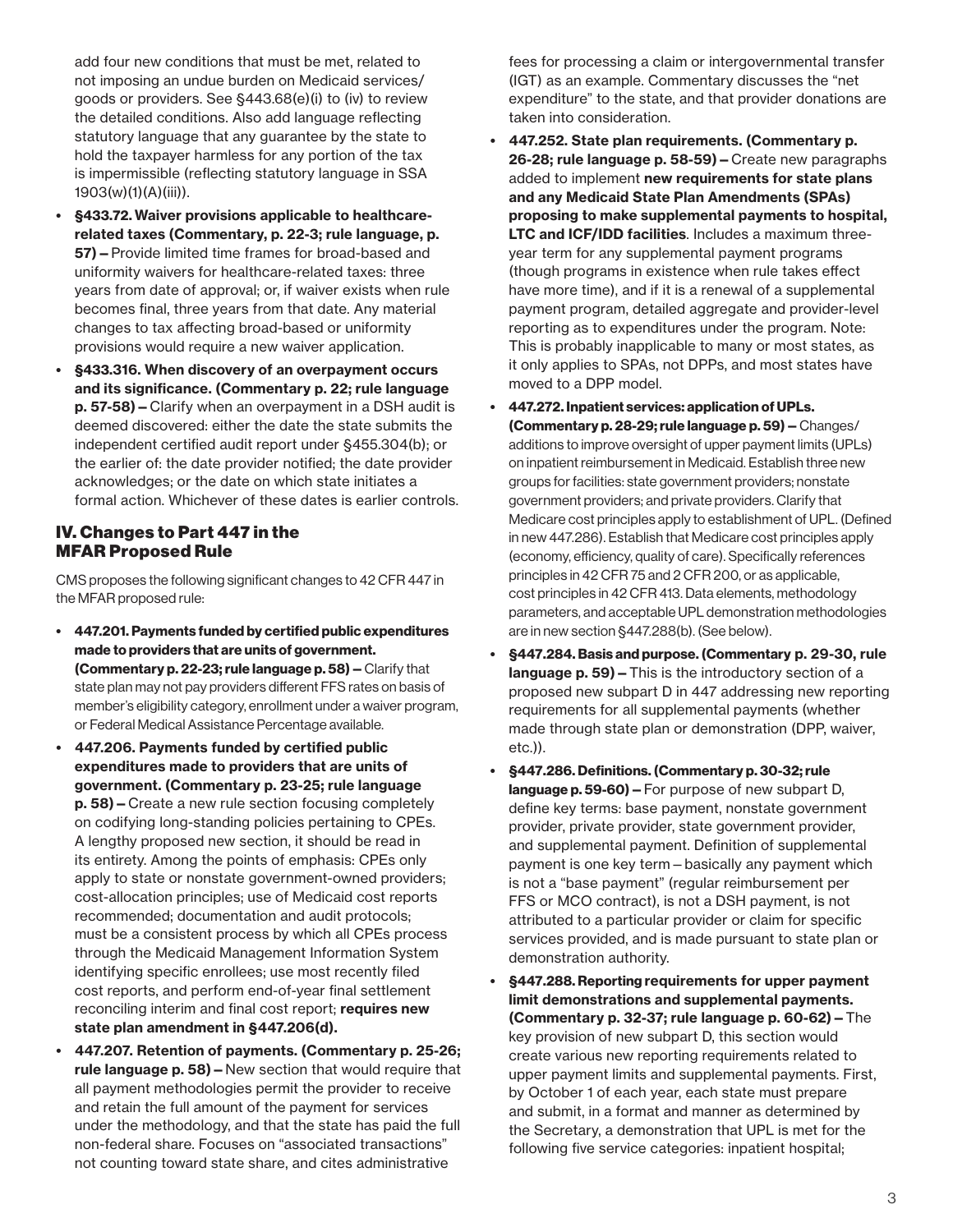outpatient hospital; nursing facility; Intermediate Care Facilities for Individuals with Mental Retardation; and Institutes for the Mentally Disabled. The section would set forth data standards to be used when creating these demonstrations. The demonstrations could be made through cost-based or payment-based reporting. The section further would create aggregate and detailed provider-level reporting requirements, both quarterly and annually, for all supplemental payments. First, detailed reporting on all supplemental payments must be made concurrent with each quarterly CMS-64, with aggregate and provider-level detail for all supplemental payments made. Additionally, an annual aggregate and provider-level detail reporting for all base and supplemental payments must be made within 60 day of the end of the state fiscal year (SFY). Finally, the section would require, within 60 days of the end of the SFY, aggregate and provider-level detailed reporting for each provider contributing to the state or any unit of local government any funds that are used as a source of non-federal share. This includes the amount of supplemental payments made to any provider paying a provider tax, a certified public expenditure (CPE), donation or an intergovernmental transfer (IGT), and the amount of any provider tax, CPE, IGT, and/or donation the provider makes.

- §447.290. Failure to report required information. (Commentary p. 37; rule language p. 62)—This final provision of new subpart D would require the state to always keep available information for UPL and supplemental payment reporting pursuant to 447.288, in the event of an OIG audit. Further, it would provide that if the state does not report the 447.288 information, or does not report it properly, it will be subject to an FFP withhold of the amount CMS estimates the state failed to report properly. Once the state reports properly, the money will usually be released to the state.
- §447.297. Limitation on aggregate payments for DSHs beginning Oct. 1, 1992. (Commentary p. 37; rule language p. 62-63)—Amended section would eliminate provision requiring CMS to post annual disproportionate share (DSH) allotments on the federal register; instead they would be posted on the Medicaid Budget and Expenditure System (MBES) and Medicaid.gov.
- §447.299. Reporting requirements. (Commentary p. 37-38; rule language p. 63) - This amended section would add a new data element to the current DSH audit process. Specifically, would require the DSH auditors to quantify, or at least estimate, the financial impact of any finding that may affect whether each hospital has received payments for which it is eligible within its hospital-specific DSH limit. Also clarifies the state must return all DSH payments that exceed hospital DSH payment limit.
- §447.302. State plan requirements. (Commentary p. 38- 39; rule language p. 63-64)—Adding new paragraphs (a) through (d) to implement same state plan requirements for

supplemental payments for outpatient hospital services similar to 447.252 for inpatient facilities (hospitals, nursing facilities, and ICF/IDD). Would impose a three-year term for any supplemental payment programs (though programs in existence when rule takes effect have more time), and in the case of a renewal of a supplemental payment program, detailed aggregate and provider-level reporting as to expenditures under the program. Note: Like 447.252, this is probably inapplicable to many or most states, as it only applies to SPAs, not DPPs, and most states have moved to a DPP model.

- §447.321. Outpatient hospital services: application of UPLs. (Commentary p. 39-41; rule language p. 64)— Significantly amend 447.321 to improve oversight of Medicaid program FFS expenditures for services subject to the UPL. Major changes include: revising the name of current ownership groups to state government providers, nonstate government providers and private providers; changing UPL standard for outpatient hospital services to "a reasonable estimate of the amount that would be paid for the services furnished by the group of facilities under…" Medicare payment principles. Also notes that data elements, methodology parameters and acceptable upper payment limit demonstration methodology are defined in proposed new 447.288.
- §447.406. Medicaid practitioner supplemental payments. (Commentary p. 41-44; rule language Page 64)—Addition of a new section to place limits on Medicaid supplemental payments to practitioners pursuant to 447.286 and targeted to practitioners pursuant to a specific methodology in the state plan. Does not apply to value-based purchasing. Must meet standards in 447.302 as amended, and also not exceed: (1) 50% of the total FFS-based payments authorized under the state plan; or (2) if provided in a Health Resource and Services Administration-designated underserved or rural area, then 75% of the increase in FFS payment to eligible practitioners in that area.

# V. Changes to Part 455 in the MFAR Rule

• §455.301. Definitions. (Commentary p. 44; rule language p. 64)—Amend definition of "independent certified audit" in program integrity part to include requirement for auditors to quantify the financial impact of each audit finding, or caveat, on an independent basis, for each hospital. Also amend the same definition to include whether any state DSH payments exceeded a hospital's DSH limit.

# VI. Changes to Part 457 in the MFAR Rule

• §457.609. Process and calculations of state allotments for a fiscal year after FY 2008. [CHIP]. (Commentary p. 44; rule language p. 64) – Amend this section to eliminate practice of posting state annual CHIP allotments in Federal Register; instead will be published in MBES and on Medicaid.gov.